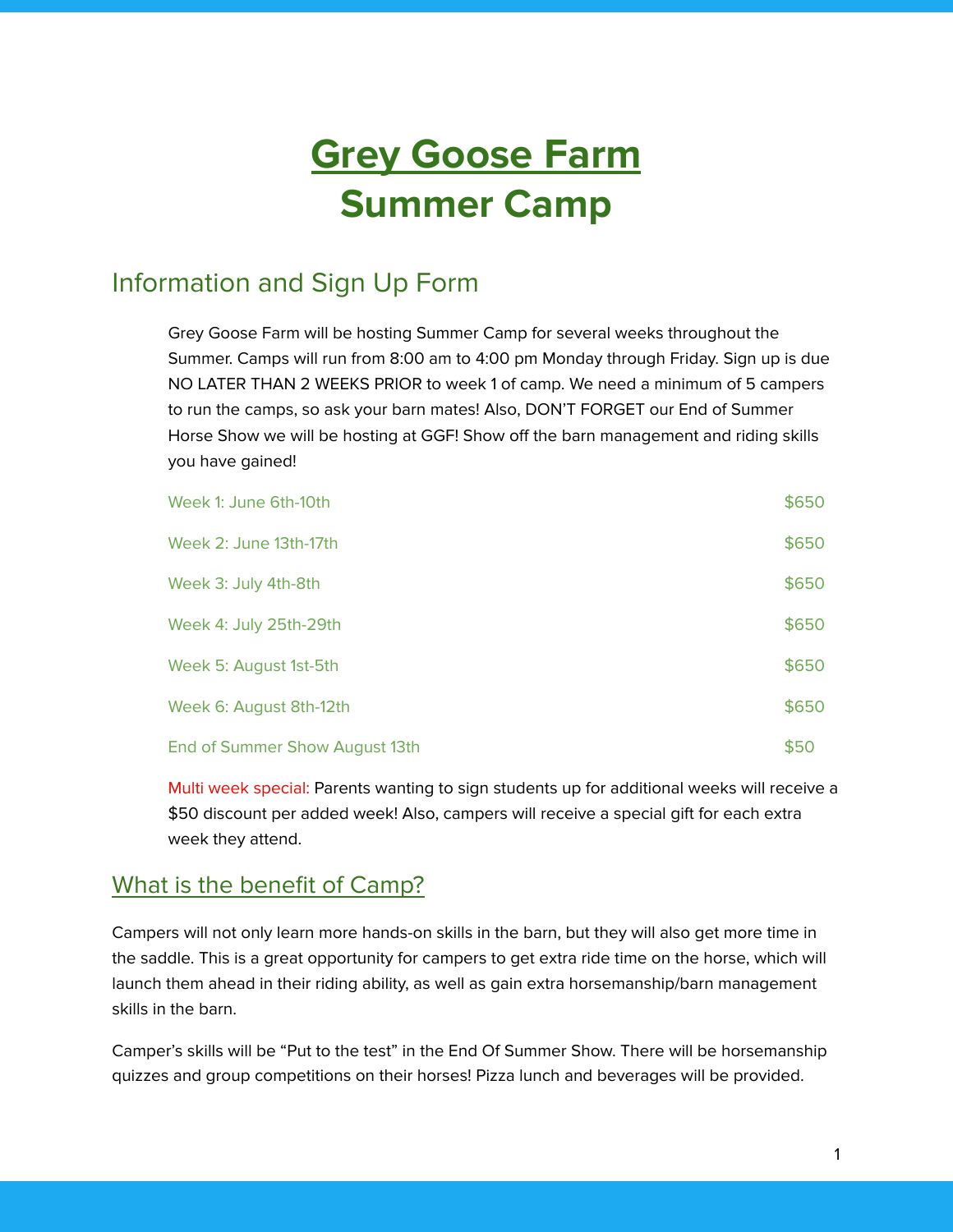#### What will each camper need?

- a. A good breakfast!!!! Please avoid cereal with cow milk. In the past we have experienced campers getting sour stomachs in the heat.
- b. Riding equipment (Helmet, paddock boots, half chaps, and riding pants)
- b. Lunch, snacks, and plenty of Water and electrolytes (no sodas please).
- c. Weather appropriate clothes (it is Summer so the weather can be rainy and HOT!). We HIGHLY recommend UV long sleeve sun shirts, sunblock, and again PLENTY of WATER.
- d. A change of clothes that you do not mind getting dirty, wet, and gross. Rubber boots are always a plus over sneakers..
- e. Horse show attire for our End of Summer Show will be white polo shirt or sun shirt with a collar, tan jodphers and garders or tan breeches and tall boots, belt, black helmet, gloves, white or black saddle pad. Show start time will be 10 am. Horses are to be bathed and braided.

#### Outside Students

Camp is not just for students that are currently enrolled in the lesson program. ALL RIDING STAGES WELCOME. If campers are sick, please keep them at home. Camp days will not be made up. Refunds will not be granted.

#### Regularly Scheduled Lessons

Campers are still required to attend their scheduled lesson times. Camp will not be a substitute for lessons. Campers not enrolled in our lesson program may join at any time.

Please choose your camp week(s). Payment is due 1 WEEK prior to Week 1. Discounts will be

applied after weeks are selected, pending enrollment. Payments are via cash, check, or venmo.

| Week 1: June 6th-10th  | \$650 |
|------------------------|-------|
| Week 2: June 13th-17th | \$650 |
| Week 3: July 4th-8th   | \$650 |
| Week 4: July 25th-29th | \$650 |
| Week 5: August 1st-5th | \$650 |